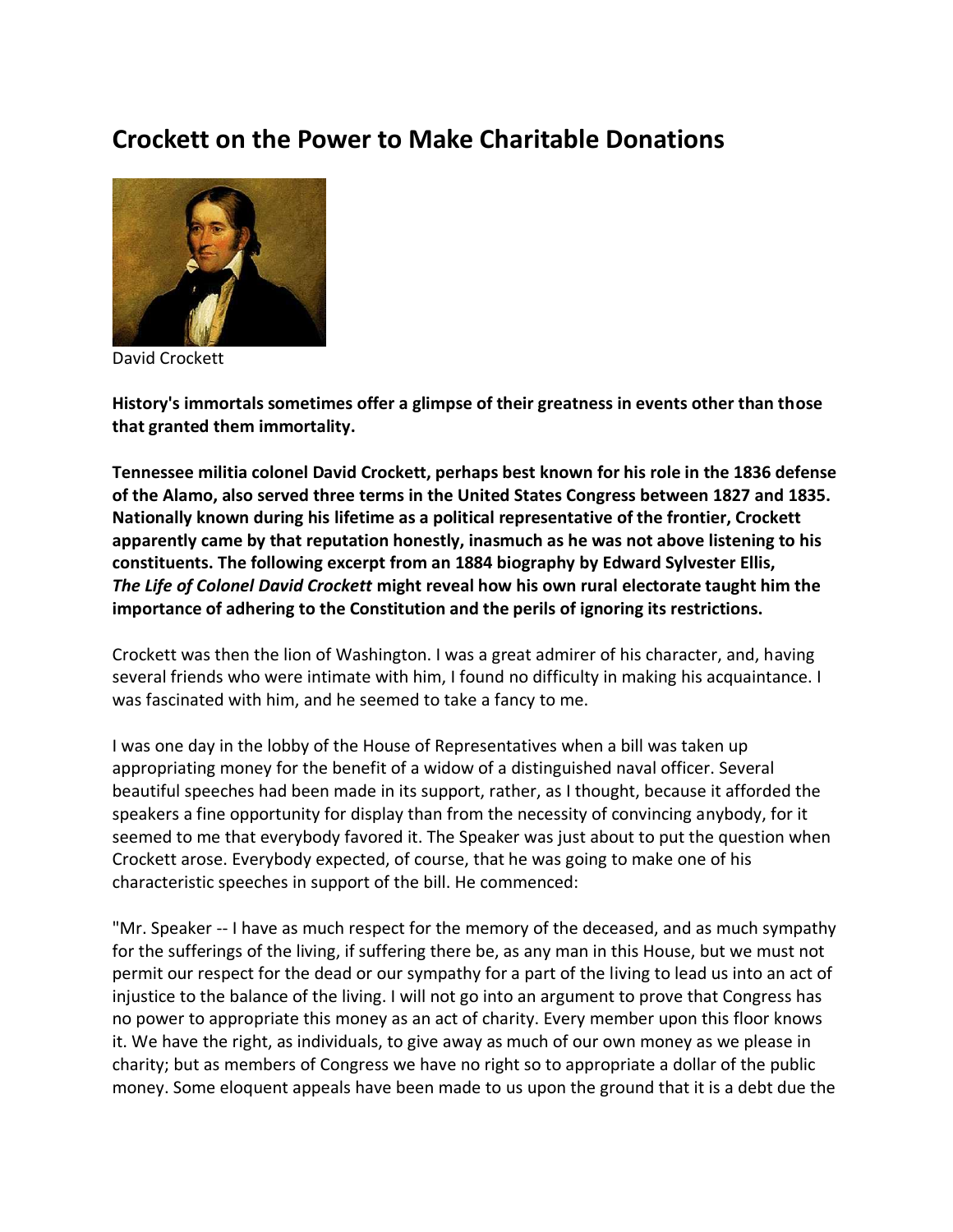deceased. Mr. Speaker, the deceased lived long after the close of the war; he was in office to the day of his death, and I have never heard that the government was in arrears to him. This government can owe no debts but for services rendered, and at a stipulated price. If it is a debt, how much is it? Has it been audited, and the amount due ascertained? If it is a debt, this is not the place to present it for payment, or to have its merits examined. If it is a debt, we owe more than we can ever hope to pay, for we owe the widow of every soldier who fought in the War of 1812 precisely the same amount. There is a woman in my neighborhood, the widow of as gallant a man as ever shouldered a musket. He fell in battle. She is as good in every respect as this lady, and is as poor. She is earning her daily bread by her daily labor; but if I were to introduce a bill to appropriate five or ten thousand dollars for her benefit, I should be laughed at, and my bill would not get five votes in this House. There are thousands of widows in the country just such as the one I have spoken of, but we never hear of any of these large debts to them. Sir, this is no debt. The government did not owe it to the deceased when he was alive; it could not contract it after he died. I do not wish to be rude, but I must be plain. Every man in this House knows it is not a debt. We cannot, without the grossest corruption, appropriate this money as the payment of a debt. We have not the semblance of authority to appropriate it as a charity. Mr. Speaker, I have said we have the right to give as much of our own money as we please. I am the poorest man on this floor. I cannot vote for this bill, but I will give one week's pay to the object, and if every member of Congress will do the same, it will amount to more than the bill asks."

He took his seat. Nobody replied. The bill was put upon its passage, and, instead of passing unanimously, as was generally supposed, and as, no doubt, it would, but for that speech, it received but few votes, and, of course, was lost.

Like many other young men, and old ones too, for that matter, who had not thought upon the subject, I desired the passage of the bill, and felt outraged at its defeat. I determined that I would persuade my friend Crockett to move a reconsideration the next day.

Previous engagements preventing me from seeing Crockett that night, I went early to his room the next morning and found him engaged in addressing and franking letters, a large pile of which lay upon his table.

I broke in upon him rather abruptly, by asking him what devil had possessed him to make that speech and defeat that bill yesterday. Without turning his head or looking up from his work, he replied:

"You see that I am very busy now; take a seat and cool yourself. I will be through in a few minutes, and then I will tell you all about it."

He continued his employment for about ten minutes, and when he had finished he turned to me and said: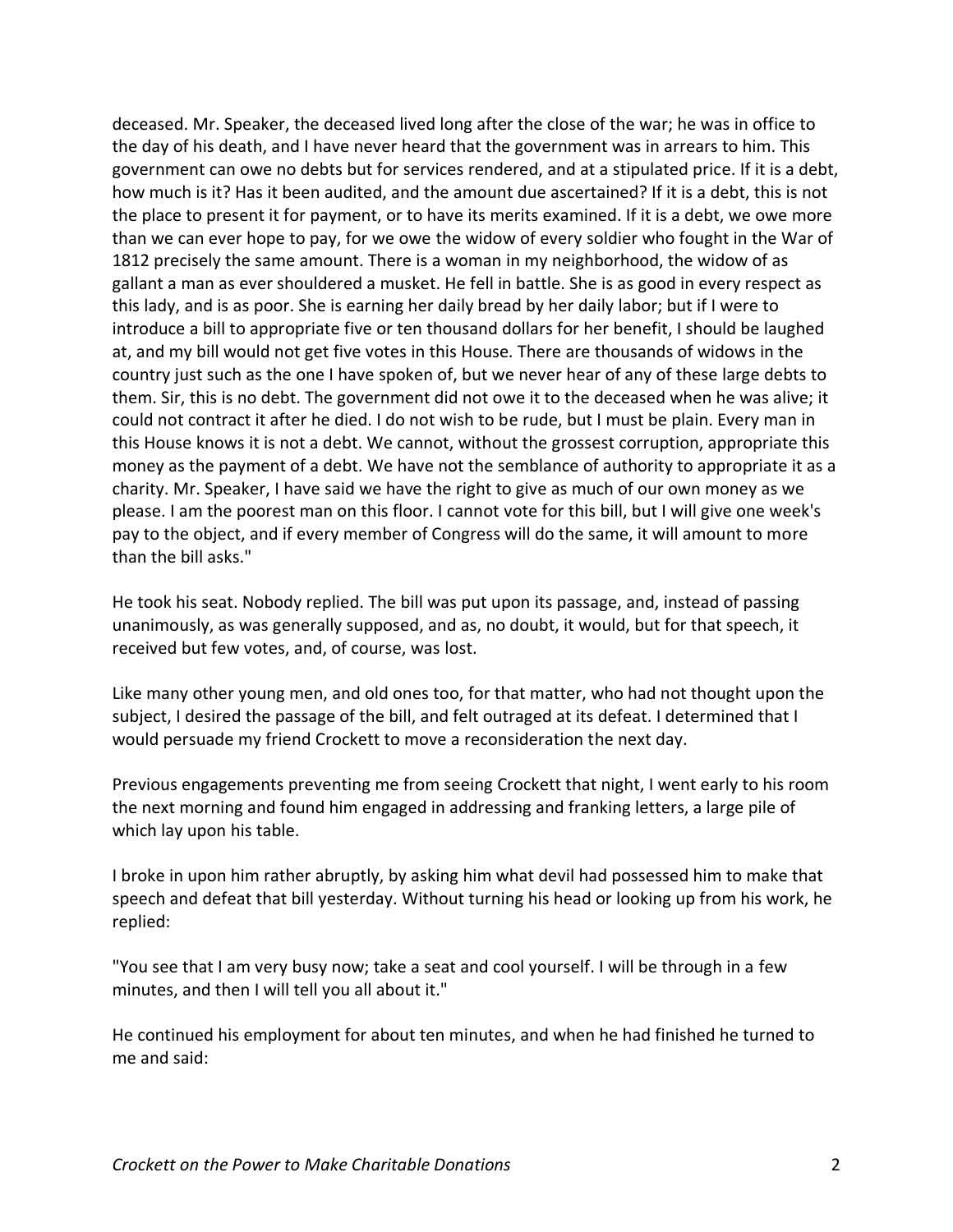"Now, sir, I will answer your question. But thereby hangs a tale, and one of considerable length, to which you will have to listen."

I listened, and this is the tale which I heard:

"Several years ago I was one evening standing on the steps of the Capitol with some other members of Congress, when our attention was attracted by a great light over in Georgetown. It was evidently a large fire. We jumped into a hack and drove over as fast as we could. When we got there, I went to work, and I never worked as hard in my life as I did there for several hours. But, in spite of all that could be done, many houses were burned and many families made houseless, and, besides, some of them had lost all but the clothes they had on. The weather was very cold, and when I saw so many women and children suffering, I felt that something ought to be done for them, and everybody else seemed to feel the same way.

"The next morning a bill was introduced appropriating \$20,000 for their relief. We put aside all other business and rushed it through as soon as it could be done. I said everybody felt as I did. That was not quite so; for, though they perhaps sympathized as deeply with the sufferers as I did, there were a few of the members who did not think we had the right to indulge our sympathy or excite our charity at the expense of anybody but ourselves. They opposed the bill, and upon its passage demanded the yeas and nays. There were not enough of them to sustain the call, but many of us wanted our names to appear in favor of what we considered a praiseworthy measure, and we voted with them to sustain it. So the yeas and nays were recorded, and my name appeared on the journals in favor of the bill.

"The next summer, when it began to be time to think about the election, I concluded I would take a scout around among the boys of my district. I had no opposition there, but, as the election was some time off, I did not know what might turn up, and I thought it was best to let the boys know that I had not forgot them, and that going to Congress had not made me too proud to go to see them.

"So I put a couple of shirts and a few twists of tobacco into my saddlebags, and put out. I had been out about a week and had found things going very smoothly, when, riding one day in a part of my district in which I was more of a stranger than any other, I saw a man in a field plowing and coming toward the road. I gauged my gait so that we should meet as he came to the fence. As he came up I spoke to the man. He replied politely, but, as I thought, rather coldly, and was about turning his horse for another furrow when I said to him: 'Don't be in such a hurry, my friend; I want to have a little talk with you, and get better acquainted.' He replied:

"'I am very busy, and have but little time to talk, but if it does not take too long, I will listen to what you have to say.'

"I began: 'Well, friend, I am one of those unfortunate beings called candidates, and --'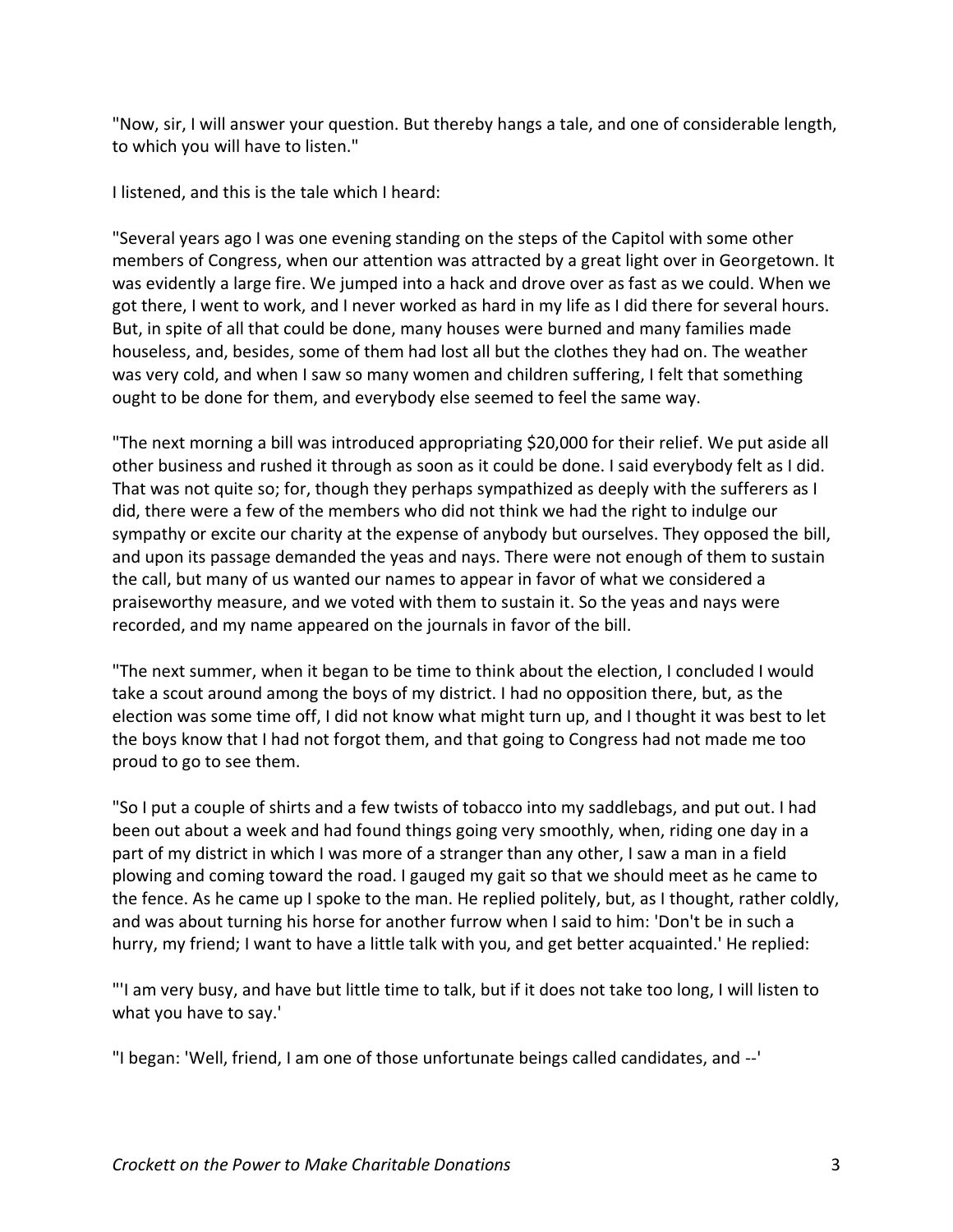"'Yes, I know you; you are Colonel Crockett. I have seen you once before, and voted for you the last time you were elected. I suppose you are out electioneering now, but you had better not waste your time or mine. I shall not vote for you again.'

"This was a sockdolager [a knock down blow -ed.] .... I begged him to tell me what was the matter.

"'Well, Colonel, it is hardly worthwhile to waste time or words upon it. I do not see how it can be mended, but you gave a vote last winter which shows that either you have not capacity to understand the Constitution, or that you are wanting in the honesty and firmness to be guided by it. In either case you are not the man to represent me. But I beg your pardon for expressing it in that way. I did not intend to avail myself of the privilege of the constituent to speak plainly to a candidate for the purpose of insulting or wounding you. I intend by it only to say that your understanding of the Constitution is very different from mine; and I will say to you what, but for my rudeness, I should not have said, that I believe you to be honest .... But an understanding of the Constitution different from mine I cannot overlook, because the Constitution, to be worth anything, must be held sacred, and rigidly observed in all its provisions. The man who wields power and misinterprets it is the more dangerous the more honest he is.'

"'I admit the truth of all you say, but there must be some mistake about it, for I do not remember that I gave any vote last winter upon any constitutional question.'

"'No, Colonel, there's no mistake. Though I live here in the backwoods and seldom go from home, I take the papers from Washington and read very carefully all the proceedings of Congress. My papers say that last winter you voted for a bill to appropriate \$20,000 to some sufferers by a fire in Georgetown. Is that true?'

"'Certainly it is, and I thought that was the last vote which anybody in the world would have found fault with.'

"'Well, Colonel, where do you find in the Constitution any authority to give away the public money in charity?'

"Here was another sockdolager; for, when I began to think about it, I could not remember a thing in the Constitution that authorized it. I found I must take another tack, so I said:

"'Well, my friend; I may as well own up. You have got me there. But certainly nobody will complain that a great and rich country like ours should give the insignificant sum of \$20,000 to relieve its suffering women and children, particularly with a full and overflowing Treasury, and I am sure, if you had been there, you would have done just as I did.'

"'It is not the amount, Colonel, that I complain of; it is the principle. In the first place, the government ought to have in the Treasury no more than enough for its legitimate purposes. But that has nothing to do with the question. The power of collecting and disbursing money at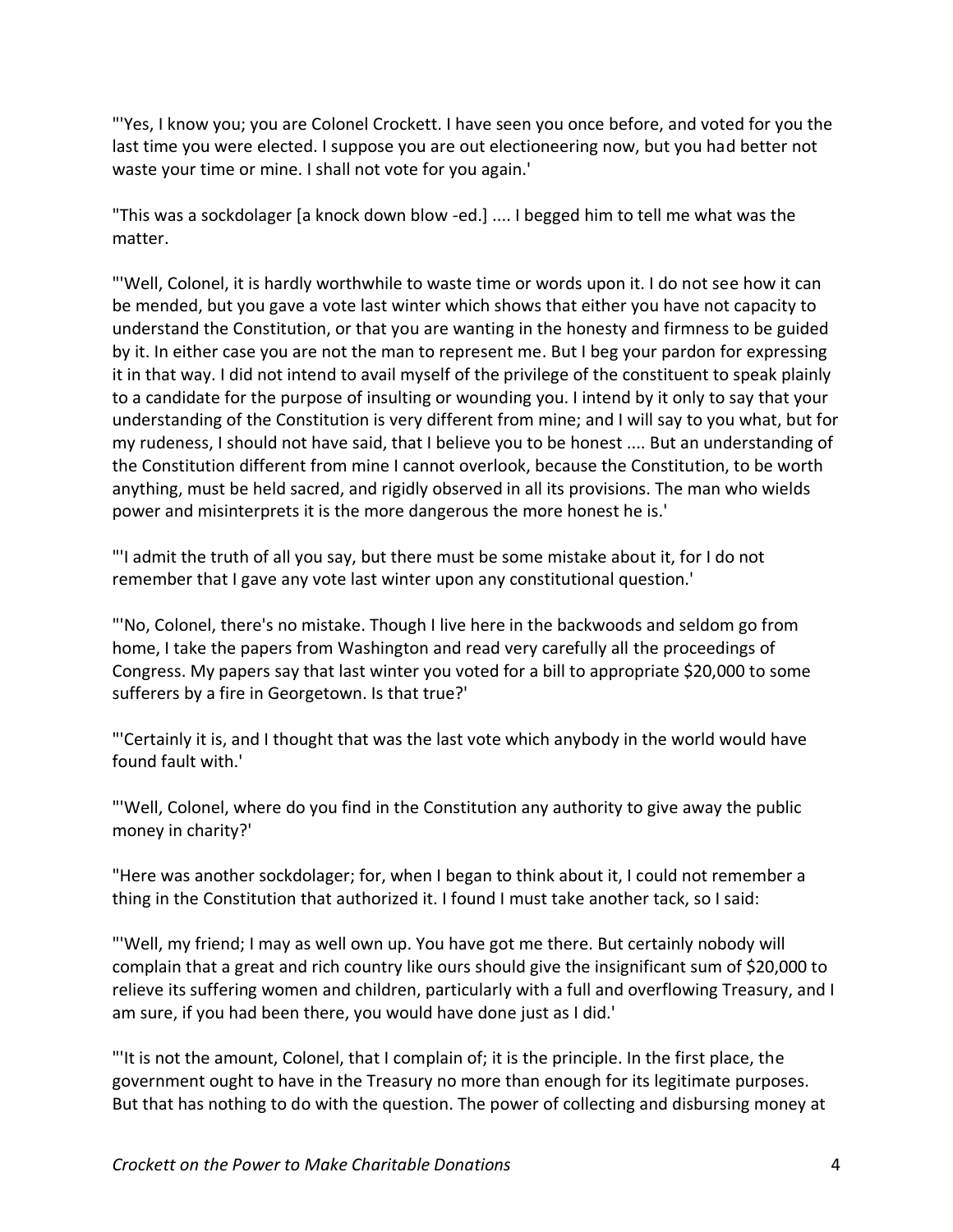pleasure is the most dangerous power that can be entrusted to man, particularly under our system of collecting revenue by a tariff, which reaches every man in the country, no matter how poor he may be, and the poorer he is the more he pays in proportion to his means. What is worse, it presses upon him without his knowledge where the weight centers, for there is not a man in the United States who can ever guess how much he pays to the government. So you see, that while you are contributing to relieve one, you are drawing it from thousands who are even worse off than he. If you had the right to give anything, the amount was simply a matter of discretion with you, and you had as much right to give \$20,000,000 as \$20,000. If you have the right to give to one, you have the right to give to all; and, as the Constitution neither defines charity nor stipulates the amount, you are at liberty to give to any and everything which you may believe, or profess to believe, is a charity, and to any amount you may think proper. You will very easily perceive what a wide door this would open for fraud and corruption and favoritism, on the one hand, and for robbing the people on the other. No, Colonel, Congress has no right to give charity. Individual members may give as much of their own money as they please, but they have no right to touch a dollar of the public money for that purpose. If twice as many houses had been burned in this county as in Georgetown, neither you nor any other member of Congress would have thought of appropriating a dollar for our relief. There are about two hundred and forty members of Congress. If they had shown their sympathy for the sufferers by contributing each one week's pay, it would have made over \$13,000. There are plenty of wealthy men in and around Washington who could have given \$20,000 without depriving themselves of even a luxury of life. The congressmen chose to keep their own money, which, if reports be true, some of them spend not very creditably; and the people about Washington, no doubt, applauded you for relieving them from the necessity of giving by giving what was not yours to give. The people have delegated to Congress, by the Constitution, the power to do certain things. To do these, it is authorized to collect and pay moneys, and for nothing else. Everything beyond this is usurpation, and a violation of the Constitution.'"

"I have given you," continued Crockett, "an imperfect account of what he said. Long before he was through, I was convinced that I had done wrong.

He wound up by saying:

"'So you see, Colonel, you have violated the Constitution in what I consider a vital point. It is a precedent fraught with danger to the country, for when Congress once begins to stretch its power beyond the limits of the Constitution, there is no limit to it, and no security for the people. I have no doubt you acted honestly, but that does not make it any better, except as far as you are personally concerned, and you see that I cannot vote for you.'

"I tell you I felt streaked. I saw if I should have opposition, and this man should go to talking, he would set others to talking, and in that district I was a gone fawn-skin. I could not answer him, and the fact is, I was so fully convinced that he was right, I did not want to. But I must satisfy him, and I said to him: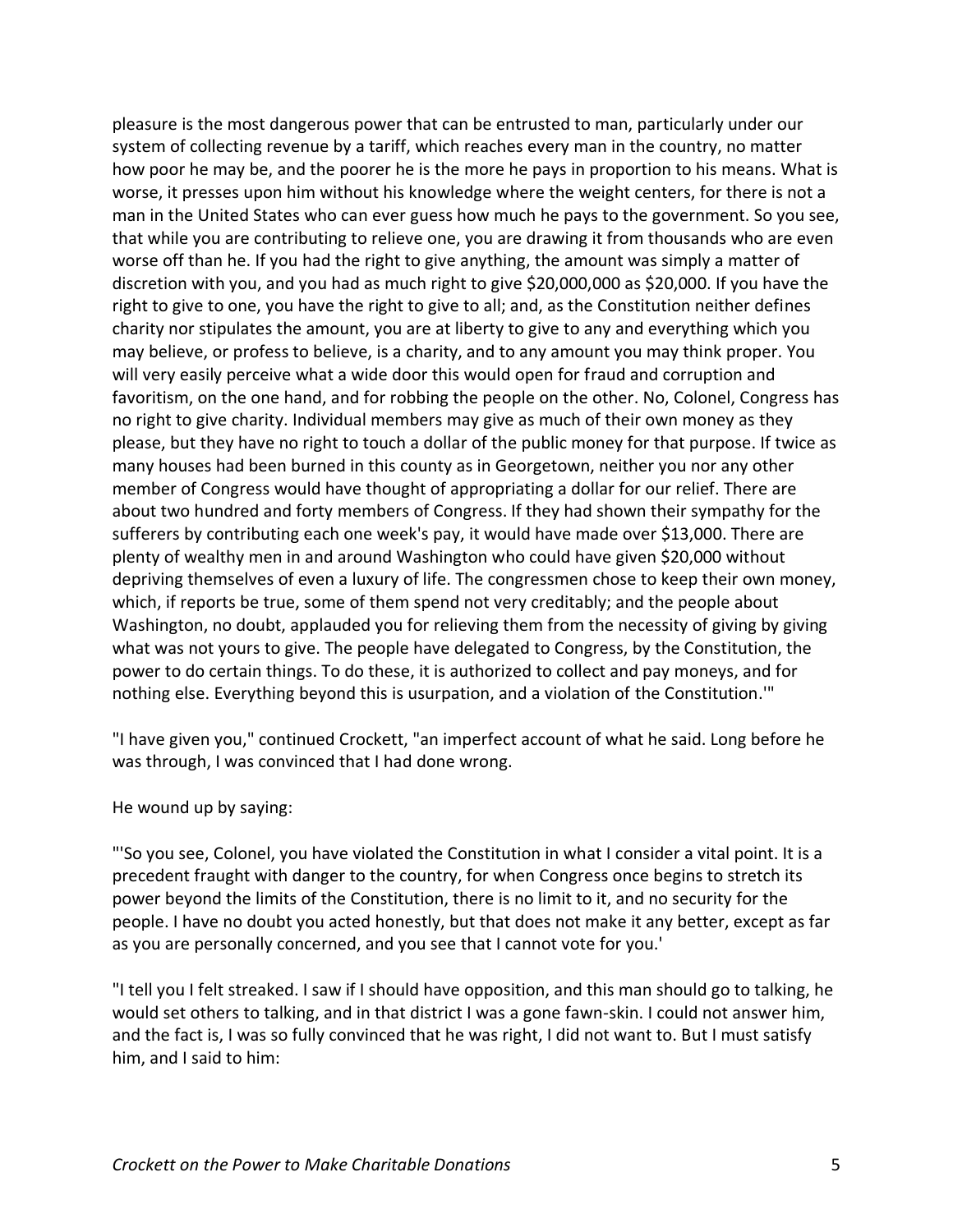"'Well, my friend, you hit the nail upon the head when you said I had not sense enough to understand the Constitution. I intended to be guided by it, and thought I had studied it fully. I have heard many speeches in Congress about the powers of Congress, but what you have said here at your plow has got more hard, sound sense in it than all the fine speeches I ever heard. If I had ever taken the view of it that you have, I would have put my head into the fire before I would have given that vote; and if you will forgive me and vote for me again, if I ever vote for another unconstitutional law I wish I may be shot.'

"He laughingly replied: 'Yes, Colonel, you have sworn to that once before, but I will trust you again upon one condition. You say that you are convinced that your vote was wrong. Your acknowledgment of it will do more good than beating you for it. If, as you go around the district, you will tell people about this vote, and that you are satisfied it was wrong, I will not only vote for you, but will do what I can to keep down opposition, and, perhaps, I may exert some little influence in that way.'

"'If I don't,' said I, 'I wish I may be shot; and to convince you that I am in earnest in what I say I will come back this way in a week or ten days, and if you will get up a gathering of the people, I will make a speech to them, Get up a barbecue, and I will pay for it.'

"'No, Colonel, we are not rich people in this section, but we have plenty of provisions to contribute for a barbecue, and some to spare for those who have none. The push of crops will be over in a few days, and we can then afford a day for a barbecue. This is Thursday; I will see to getting it up on Saturday week. Come to my house on Friday, and we will go together, and I promise you a very respectable crowd to see and hear you.'

"'Well, I will be here. But one thing more before I say good-by. I must know your name.'

"'My name is Bunce.'

"'Not Horatio Bunce?'

"'Yes.'

"'Well, Mr. Bunce, I never saw you before, though you say you have seen me, but I know you very well. I am glad I have met you, and very proud that I may hope to have you for my friend. You must let me shake your hand before I go.'

"We shook hands and parted.

"It was one of the luckiest hits of my life that I met him. He mingled but little with the public, but was widely known for his remarkable intelligence and incorruptible integrity, and for a heart brimful and running over with kindness and benevolence, which showed themselves not only in words but in acts. He was the oracle of the whole country around him, and his fame had extended far beyond the circle of his immediate acquaintance. Though I had never met him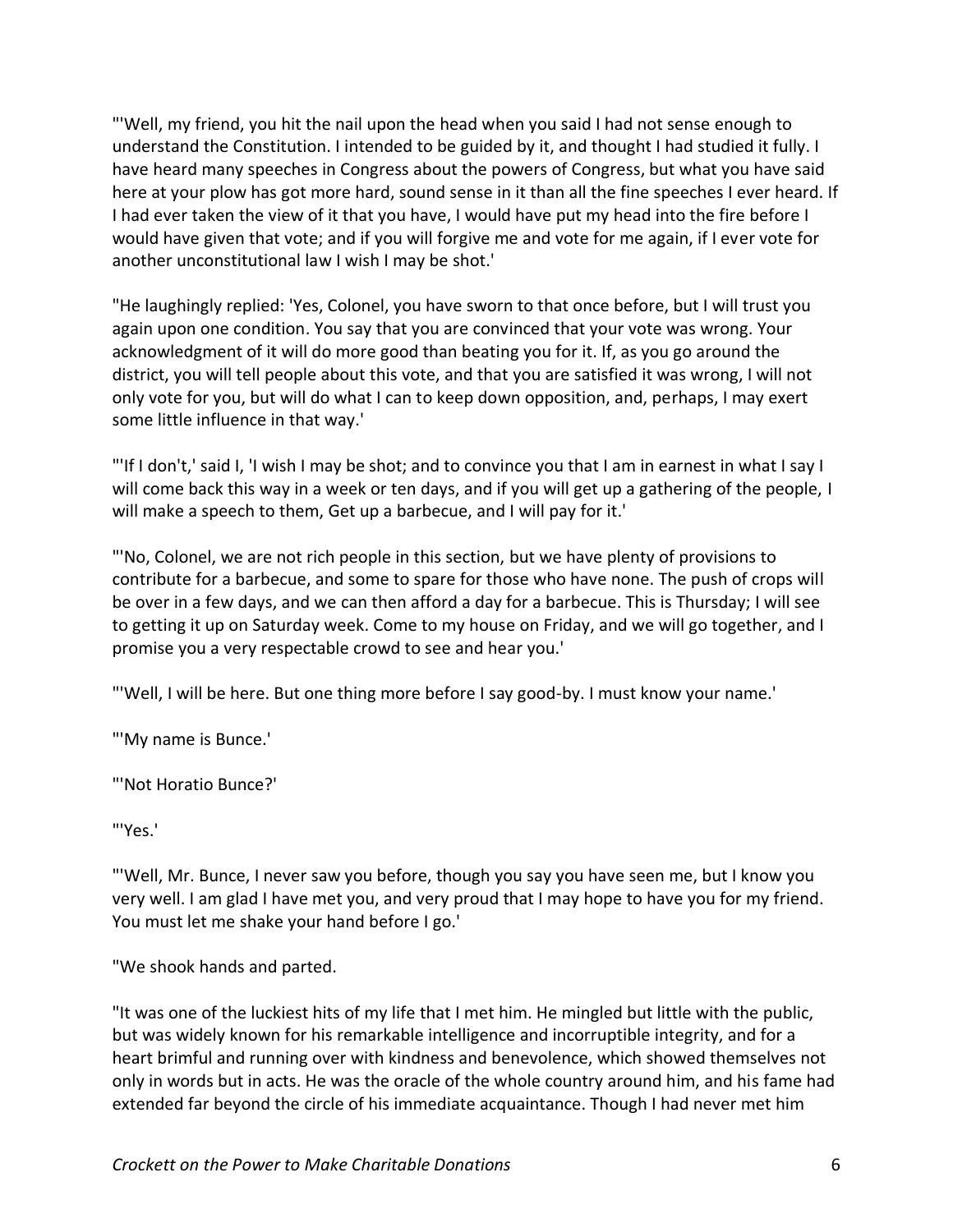before, I had heard much of him, and but for this meeting it is very likely I should have had opposition, and had been beaten. One thing is very certain, no man could now stand up in that district under such a vote.

"At the appointed time I was at his house, having told our conversation to every crowd I had met, and to every man I stayed all night with, and I found that it gave the people an interest and a confidence in me stronger than I had ever seen manifested before.

"Though I was considerably fatigued when I reached his house, and, under ordinary circumstances, should have gone early to bed, I kept him up until midnight, talking about the principles and affairs of government, and got more real, true knowledge of them than I had got all my life before.

"I have told you Mr. Bunce converted me politically. He came nearer converting me religiously than I had ever been before. He did not make a very good Christian of me, as you know; but he has wrought upon my mind a conviction of the truth of Christianity, and upon my feelings a reverence for its purifying and elevating power such as I had never felt before.

"I have known and seen much of him since, for I respect him -- no, that is not the word -- I reverence and love him more than any living man, and I go to see him two or three times every year; and I will tell you, sir, if every one who professes to be a Christian lived and acted and enjoyed it as he does, the religion of Christ would take the word by storm.

"But to return to my story. The next morning we went to the barbecue, and, to my surprise, found about a thousand men there. I met a good many whom I had not known before, and they and my friend introduced me around until I had got pretty well acquainted -- at least, they all knew me.

"In due time notice was given that I would speak to them. They gathered up around a stand that had been erected. I opened my speech by saying:

"'Fellow-citizens -- I present myself before you today feeling like a new man. My eyes have lately been opened to truths which ignorance or prejudice, or both, had heretofore hidden from my view. I feel that I can today offer you the ability to render you more valuable service than I have ever been able to render before. I am here today more for the purpose of acknowledging my error than to seek your votes. That I should make this acknowledgment is due to myself as well as to you. Whether you will vote for me is a matter for your consideration only.'

"I went on to tell them about the fire and my vote for the appropriation as I have told it to you, and then told them why I was satisfied it was wrong. I closed by saying: